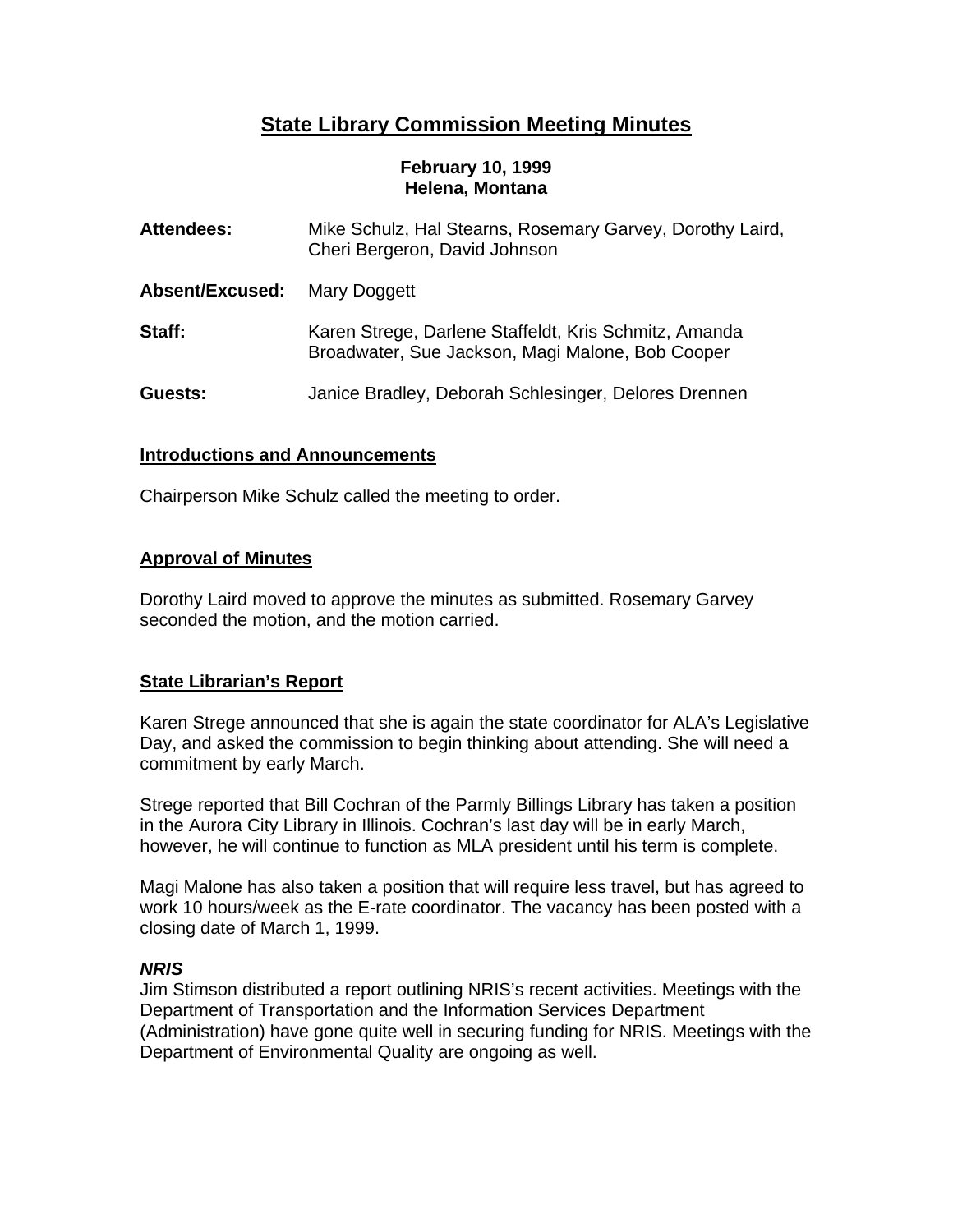Previously, NRIS was informed that a grant proposal to assist citizens in the collection and access to information on watersheds was unsuccessful. However, NRIS since has been informed that the proposal was successful.

Stimson reported that work to acquire a spatial database engine is ongoing, and that the engine would help compress information and make it more accessible to users.

## *Statewide Library Resources*

Darlene Staffeldt reported that Suzy Holt has been moving ahead with the assessment of services provided and making suggestions for improvement.

## **FY99 Financial Report**

Kris Schmitz summarized the report and noted that the change in LSTA is still being reallocated, but consists of nothing more than an accounting change. The different titles represent the different projects, but will remain somewhat more consistent in the next three years due to the longer-term projects. In Program 7, ISD has transferred their authority as funding for this program, and this will be seen in the next year's budget as well.

## **Advisory Council Reports**

Sue Jackson reported that the Sheridan library had their grand opening, and was a great success, with much of the community turning out for the celebration. That project is finished, and all funds have been expended. The Dillon library is opening bids on February 18, after some plan modifications were made and approved. If affordable bids are not received, this project will not take place.

The Internet connectivity project is close to the end. The final phase one agreement is with Dillon, however they were holding off because of their building project. In phase two, four agreements are in place, with an average cost of \$7000. Ronan and Virginia City libraries will be participating in this phase.

The Library Improvement project in Madison County has been gathering momentum, the next step is to gather the advisory committee for their first meeting. This fivemember board will decide how the LSTA money will be spent for projects among these libraries.

Strege reported that MSL has been busy with the legislative session, but a position description (PD) for the Montana Library Network Director has been drafted and sent over to be classified. The position has been advertised with a closing date of March 25.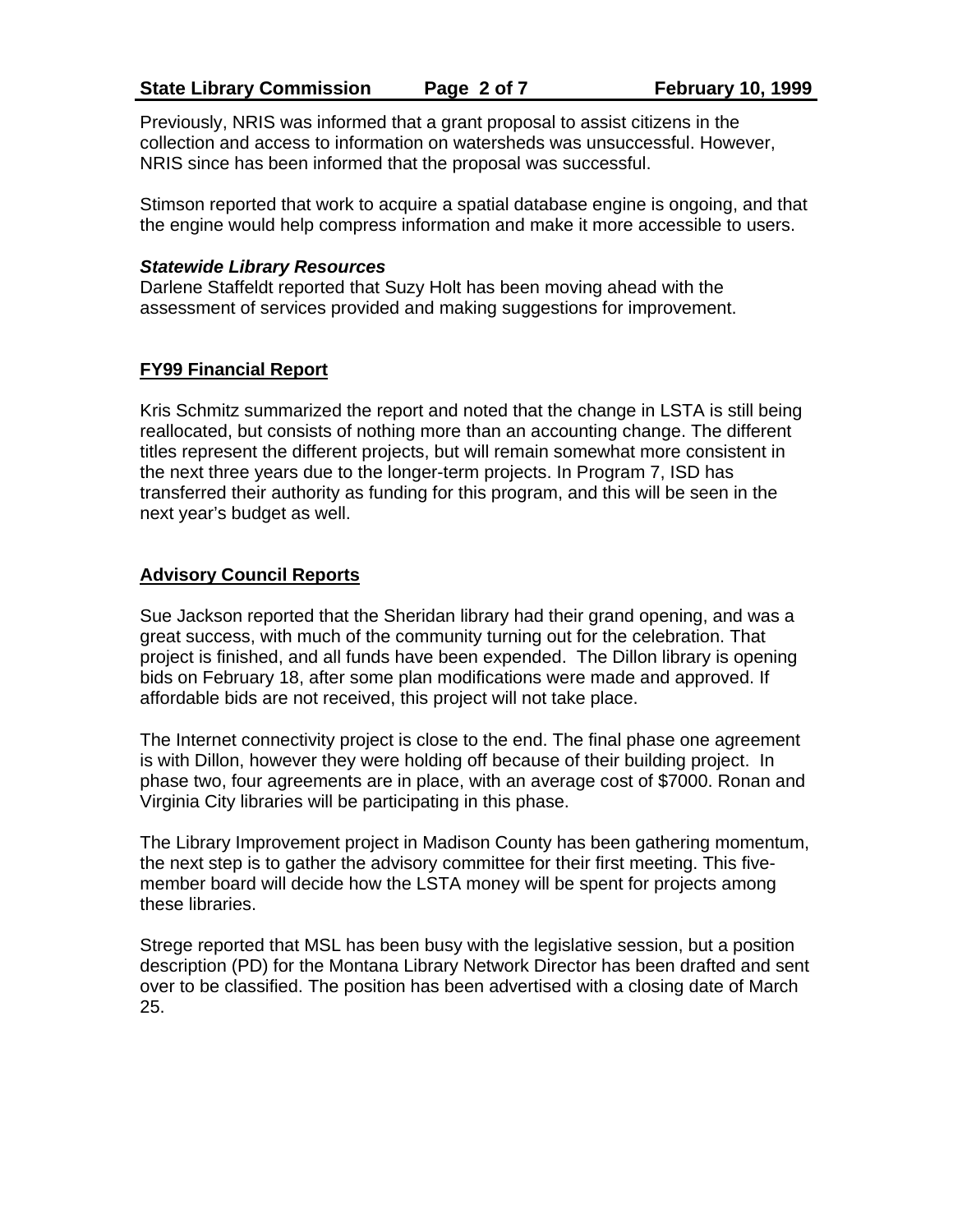## **Review of Commission Bylaws and Policies**

## *Policies*

Strege recommended adopting the Talking Book Library Loan policy, and adding a statement to the commission bylaws regarding the commitment to holding open meetings.

Johnson suggested some changes to clarify the policy.

## *Bylaws*

Suggestions included "modernizing" the appearance of the bylaws, reviewing the bylaws in a manner similar to policy review, and consistent use of "Chair/Chairperson." In addition, it was requested that MSL look up the reference to the Attorney General's memo to see if it is still applicable.

Strege committed to presenting a draft set of bylaws with the suggested changes for consideration in April.

## **University System ILL Subsidy**

Staffeldt summarized the memo and asked for discussion.

Suggestions for consideration included taking \$3500 from coal tax to give to the Parmly Billings Library (the highest net lender), remanding the issue for study and deliberation in the Networking Task Force, share the total amount between the top three lenders, and purchasing a membership in BCR.

# **Federation Plans of Service**

Staffeldt noted that four plans had been received, and summarized the comparison chart provided with those plans. The two not presented here will be presented at the April meeting.

# *SouthCentral*

Staffeldt recommended approval and noted that the plan addressed goals 1-4 in the Long Range Plan (LRP).

## *Tamarack*

Staffeldt recommended approval and noted that the plan addressed goals 1-3 in the LRP.

## *Golden Plains*

Staffeldt recommended approval and noted that the plan addressed goals 1-3, 5, and 6 in the LRP.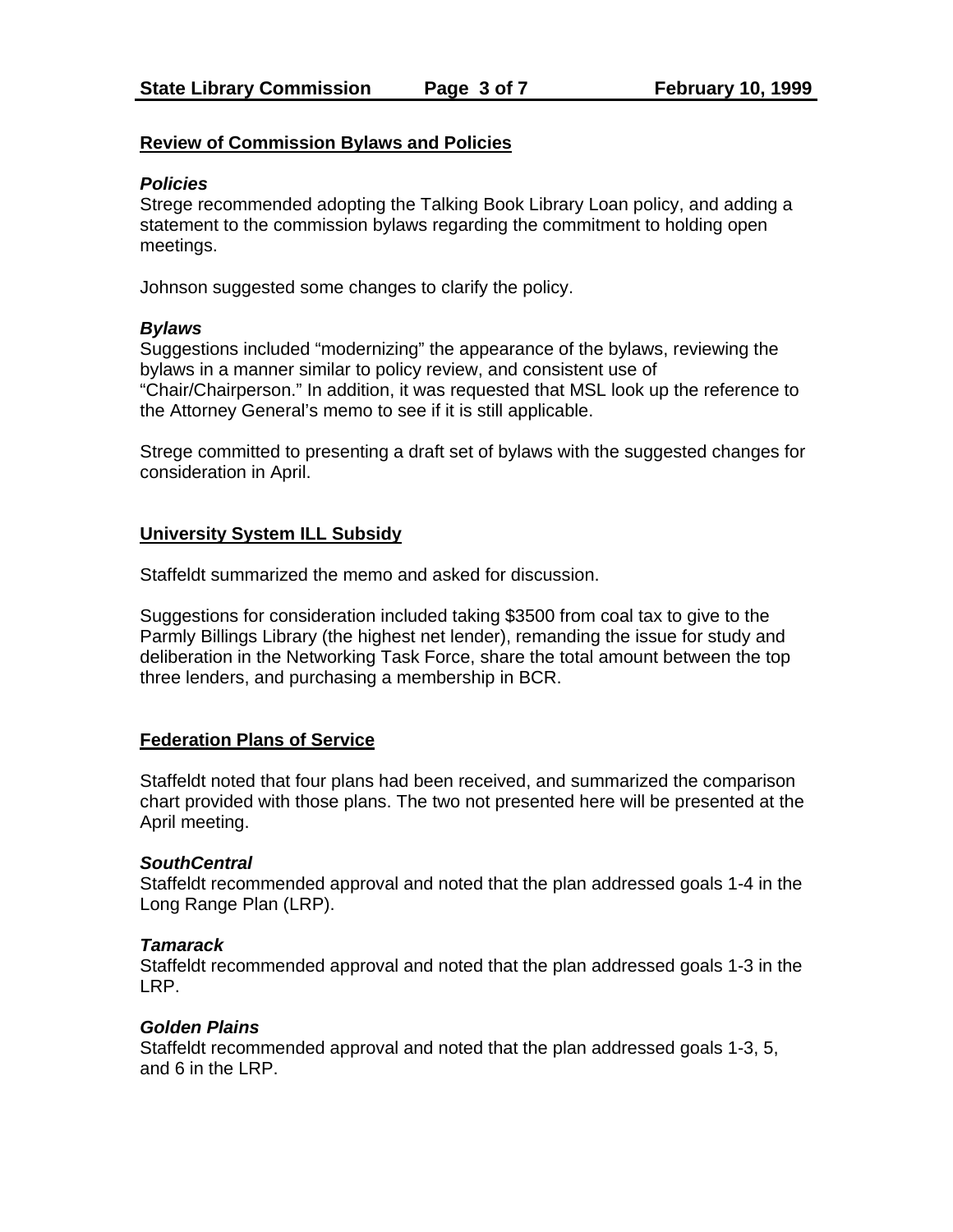## *Pathfinder*

Staffeldt recommended approval and noted that the plan addressed goals 1-3 in the LRP.

# **Reports**

Staffeldt reported that OCLC and WLN have now been merged, with fourteen transition teams working between the companies. A web site has been created to help answer questions, and OCLC/WLN plans to continue a printed newsletter.

## *MLA*

Staffeldt noted that although Bill Cochran is leaving the state, he will serve his full presidential term, however, will not function as the past president next year. Staffeldt thanked MLA for taking part in the legislative reception on January 15, and pass on Bill's thanks for allowing MLA to join efforts. They felt the reception was successful.

Staffeldt noted that the next conference will be in Big Sky, and encouraged members to get the schedule and reserve their rooms, if planning to attend.

# *E-Rate*

Magi Malone reported that seven more libraries have been added since the issue of this memo, bringing the discount to \$105,192.01 to date. 36 libraries have now been issued discounts. Malone is working to find out whether the other libraries were denied, and whether to begin the appeal process.

65 libraries have filed the first form for this year. The application deadline was extended to April 6, but it is difficult to get people to apply again when they have yet to see any discounts. Malone noted that next year, the amount of each grant would depend upon the number of applications received, and the amount of money that has been requested.

Strege noted that a bill to eliminate the E-rate program has been introduced, as has a bill to change the funding for the program.

## *Gates Foundation*

Strege distributed handouts received during her visit in January with the Gates Foundation, and expressed confidence that Montana will qualify for this program. Each eligible library will have to apply individually through a simple three-page application. Gates plans to start the process in Montana in November, but that date will depend on how other states' progress goes.

Strege reported that all libraries will be invited to a grant writing workshop, after which they will be halfway done with the application process. The application will be due two weeks after the workshops. The foundation will then read and process the grants. Gates will work with individual libraries to order and install the equipment, beginning in May 2000, and provide accompanying training.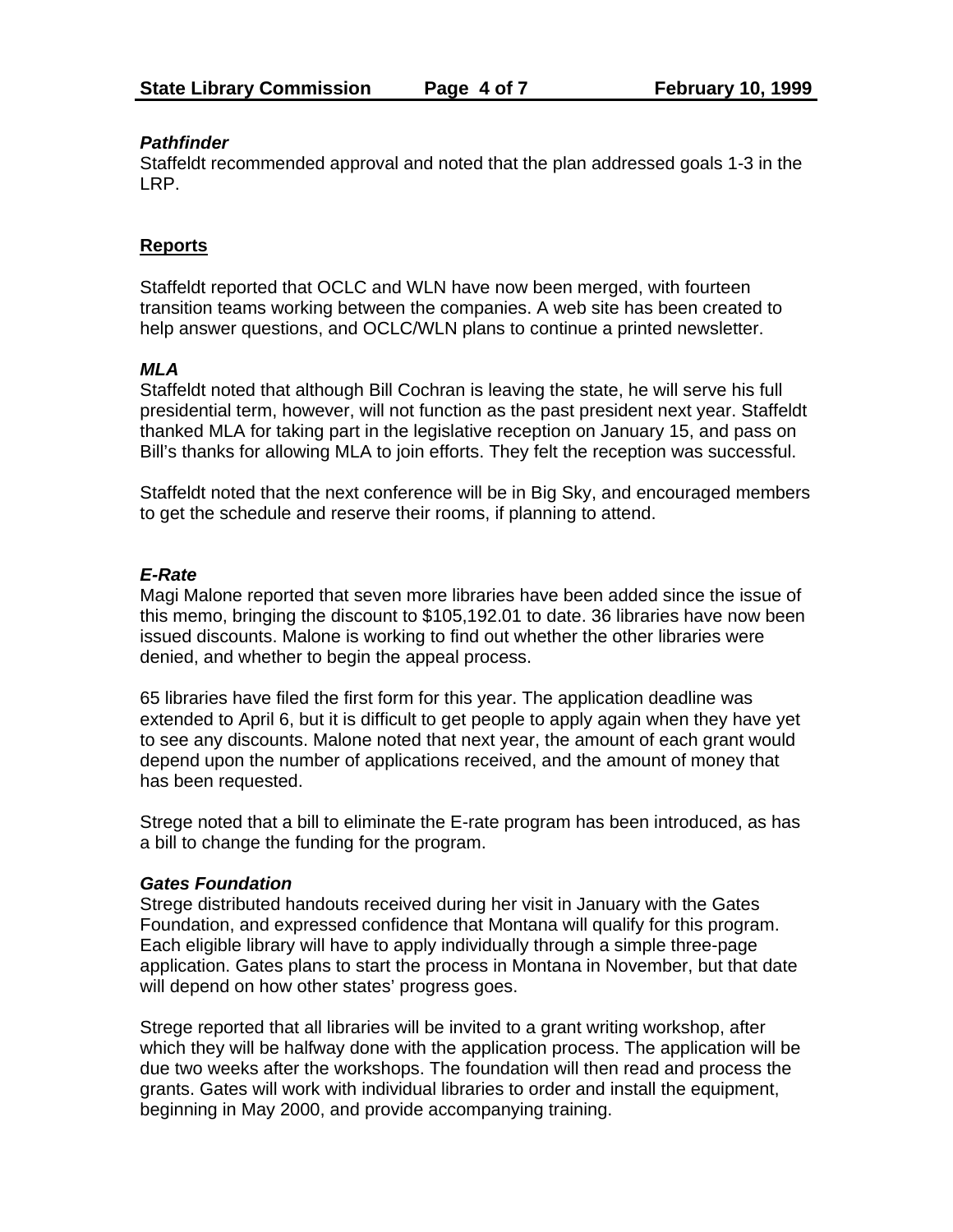This development has not been announced officially, since there is no signed agreement between the Gates foundation and the State Library.

## **Federation Reports**

Janice Bradley distributed copies of her summary report of the federation meeting on 2/9/99. Coordinators discussed the library standards going into effect, rules needed as a result of HB125, and upcoming administrative rules. Bradley distributed a spreadsheet showing which libraries in the South Central federation meet the standards. MSL will put together a template so comparisons for all federations can be made.

Bradley reported that the second Public Library Directors meeting had been vastly more successful than the first, with valuable discussion about issues that all directors face.

## **Legislative Update**

## *Budget*

Strege reported that the subcommittee has approved the \$400,000 request for a periodical database license, with the option to libraries to either join the consortium or use the money to buy books or magazines. Strege felt it is important for libraries to join the consortium, however, as the budget is not final, it is too early to work on selling this project to libraries

Strege reported that MSL's base budget included some increases in travel for Program 1. NRIS did not receive approval for one decision package, including a 3% increase in the Heritage contract.

## *Commission Sponsored Bills*

HB 125 was heard and approved by the Education subcommittee and the full house.

HB 107 was approved in the house, but has not been heard in the senate committee.

HB 152 was defeated in the third reading and is now dead. Strege felt this bill needs to be reintroduced in the next session.

HB 223 was tabled because of its confusing nature.

HB 376 has been tabled because the cost benefits were skewed.

HB 332 is so poorly written it would prohibit libraries from offering Internet access.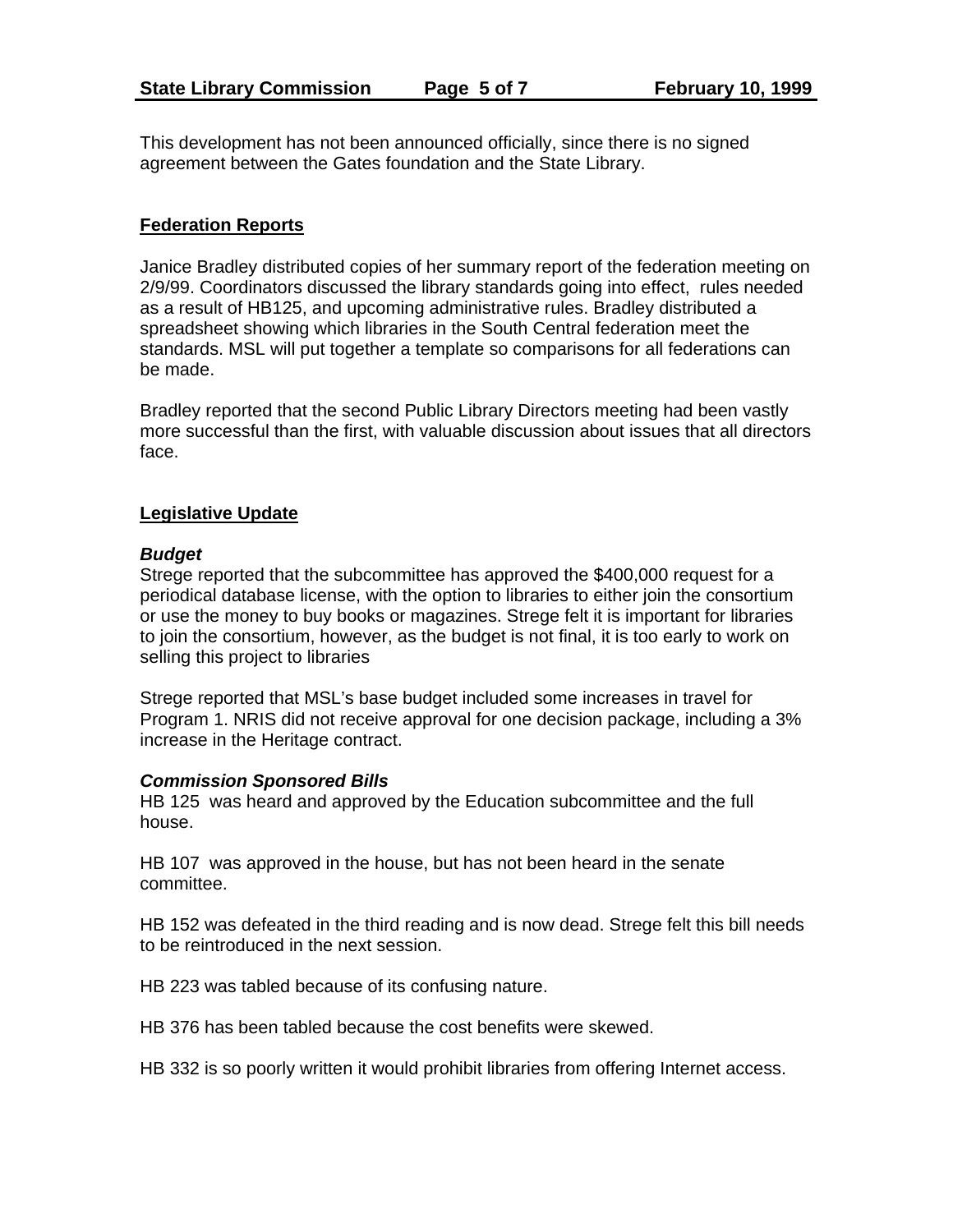## **Montana Talking Books Library Presentation**

Christie Briggs summarized the Talking Book Library program, services, and gave a tour of the facilities.

## **Commission Goals**

Schulz summarized the past progress in establishing goals and a mission statement.

Garvey and Doggett will compose the subcommittee to review the commission's goals and objectives history and results, and determine some more far-reaching goals.

## **Action Items**

## *Financial Report*

Garvey moved to accept the financial report as presented. Bergeron seconded the motion, and the motion carried.

## *TBL Circulation Policy*

Johnson moved to adopt the revised policy, as modified in this meeting. Laird seconded the motion, and the motion carried.

## *University System ILL Subsidy*

By consensus of the group, this item was delegated to the Networking Task Force to study and make a recommendation.

## *Federation Plans of Service*

Laird moved to approve the SouthCentral federation plan of service. Garvey seconded the motion, and the motion carried.

Bergeron moved to approve the Tamarack federation plan of service. Johnson seconded the motion, and the motion carried.

Laird moved to approve the Golden Plains federation plan of service. Garvey seconded the motion, and the motion carried.

Johnson moved to approve the Pathfinder federation plan of service. Bergeron seconded the motion, and the motion carried.

# **Library Literature Sampler**

Strege summarized the articles, which included news about the Hill County Library mill levy, book banning, and E-rate discounts.